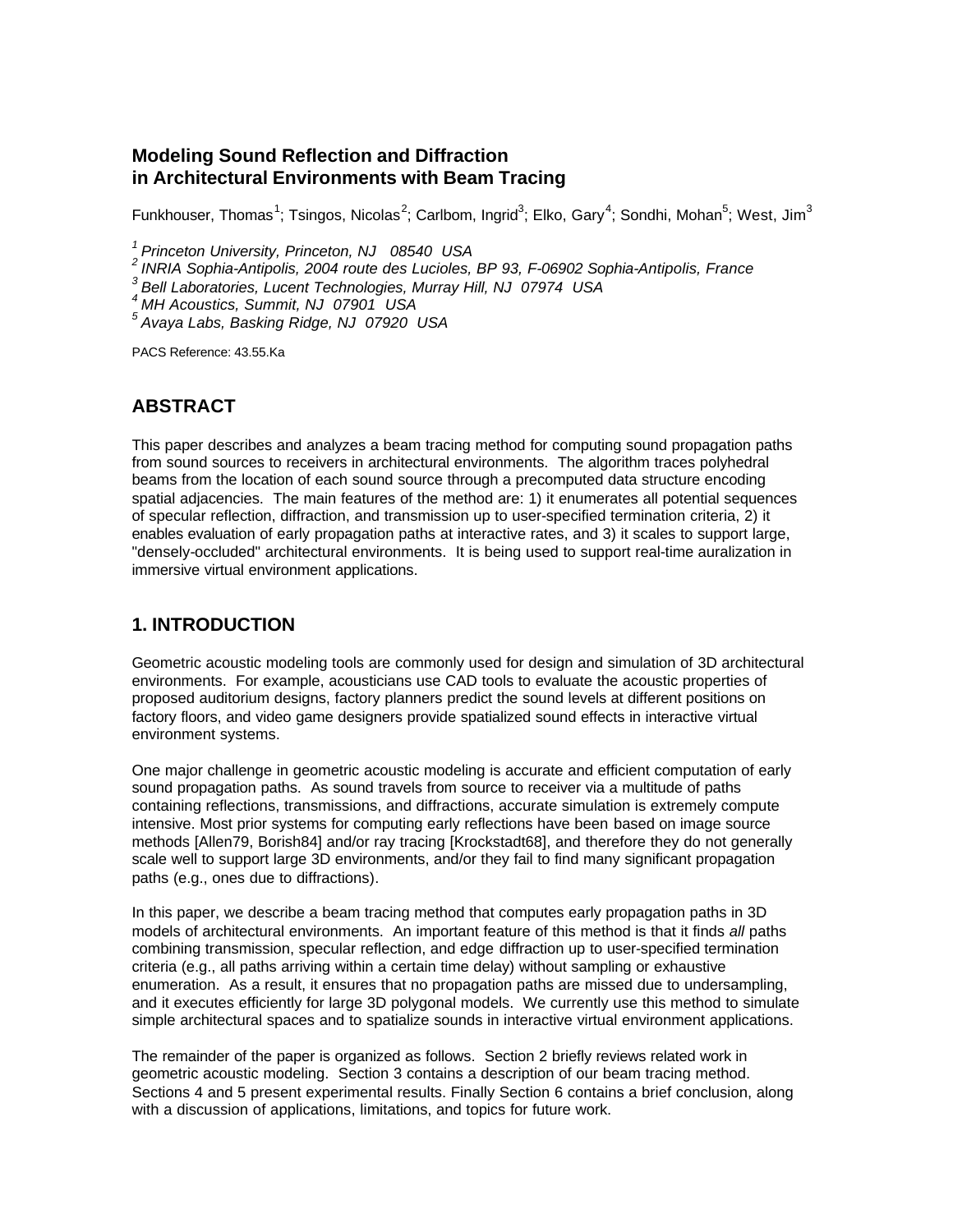## **2. BACKGROUND AND RELATED WORK**

The problem of modeling sound propagation can be solved using the Helmoltz-Kirchoff integral equation, which expresses the wave field at every point in space in terms of the wave field at other points (or equivalently on surrounding surfaces). The main challenge in solving this equation is that the wave field has discontinuities due to occlusions, diffractions, and specular highlights, which induce large variations over small portions of the integration domain (i.e. surfaces and/or directions). Due to these discontinuities, no analytic formula can be applied to compute the wave field at a given point in the general case, and solution methods must rely upon sampling or subdivision of the integration domain into separate parts that can be treated efficiently and accurately. Traditionally, four approaches have been used to address this problem: boundary element methods, Monte Carlo path tracing, ray tracing, and beam tracing [Kleiner93, Kuttruff91].

Boundary element methods find an approximate solution to the wave equation by solving the system of equations resulting from discretizing the surfaces into patches [Moore84]. The major problem with this method is that the surface mesh must be fine enough to account for phase differences. Also, it is difficult to adapt the mesh of each surface to capture the irregularities and discontinuities of the wave field, and it is expensive to compute extended form factors, solve threepoint transport problems, or store directional basis functions for scenes with non-diffuse surfaces. These problems make boundary element methods impractical for sound simulations at all but the lowest audible frequencies.

Monte Carlo path tracing methods [Kajiya86] solve the integral equation by sampling randomly generated paths from the source to the receiver. In order to avoid large errors (variance) in the computed solutions, the sampling density must fit the shape of the integrand, which is difficult to achieve due to discontinuities in the wave field. Although methods have been proposed to achieve robust and efficient integration, it is still difficult to find the most significant paths, and a large number of samples are needed to render solutions with sufficient fidelity. Since each sample requires a separate set of ray-scene intersection tests, and many of the samples are rejected due to occlusions, these methods generally require long compute times, and thus they are not suitable for interactive applications.

Ray tracing methods [Krockstadt68] find propagation paths between a source and receiver by generating rays emanating from the source (or receiver) position and following them individually as they propagate through the environment. Although this method is very general and simple to implement, it is subject to aliasing artifacts as the space of rays is sampled discretely [Lehnert93]. For instance, receiver position and diffracting edges are often approximated by volumes of space (in order to admit intersections with infinitely thin rays), which can lead to false hits and paths counted multiple times. More often, important propagation paths may be missed by all samples. Moreover, ray tracing is very compute intensive, usually taking minutes to hours to compute a receiver-dependent solution.

Image source methods [Allen79, Borish84] compute specular reflection paths by considering *virtual sources* generated by mirroring the location of the audio source over each polygonal surface of the environment. The key idea is that a direct path from each virtual source has the same directionality and length as a specular reflection path. Thus, specular reflection paths can be modeled up to any order by recursive generation of virtual sources. This method is simple for rectangular rooms [Allen79]. However, in general environments,  $N<sup>R</sup>$  virtual sources must be generated for R reflections over N polygons. Moreover, for every new receiver location, each of the O(N<sup>R</sup>) virtual sources must be checked to see if it is visible to the receiver, since the specular reflection path might be blocked by a polygon or intersect a mirroring plane outside a polygon [Borish84]. As a result, this method is practical only for computing very few specular reflections from stationary sources in simple environments.

Beam tracing methods [Heckbert84, Dadoun85] find propagation paths from a source by tracing beams (i.e., bundles of rays) through a 3D polyhedral environment. In general, a set of beams is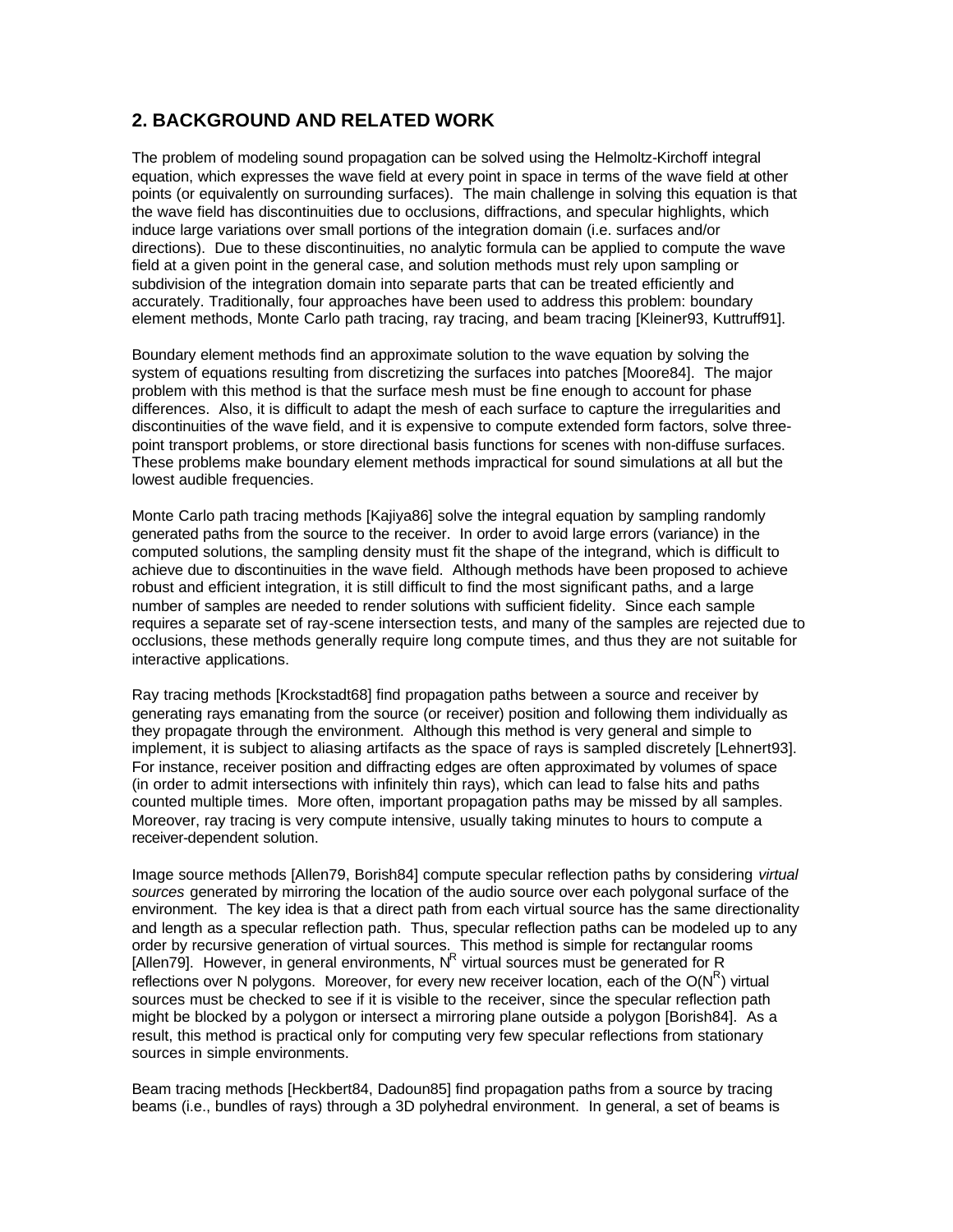constructed that completely covers the space of rays from the source. For each beam, polygons are considered for intersection in order from front to back. As each intersecting polygon P is detected, the original beam is clipped to remove the shadow region. Additionally, new beams may be created representing various types of surface scattering. For instance, a transmission beam may be constructed matching the shadow region, a specular reflection beam may be constructed by mirroring the transmission beam over the plane supporting P, and a diffraction beam may be constructed to represent scattering from a wedge. These new beams are then traced through the environment until some application-specific termination criteria are met (e.g., a maximum propagation delay). The main advantage of this approach is that it finds all propagation paths up to the termination criteria. The disadvantage is that the geometric operations required for beam tracing are more complex than for the individual paths.

## **3. BEAM TRACING APPROACH**

Our approach is a hybrid between beam tracing and path tracing. The general strategy is to trace beams that partition the space of rays into topologically distinct bundles corresponding to different sequences of scattering events at surfaces of the 3D scene (*propagation sequences*), and then use them to guide sampling in a path tracing algorithm. Conceptually, the approach proceeds in two phases. In the first phase, beams are traced to enumerate potential propagation sequences comprising different permutations of diffuse reflections, specular reflections, diffractions, and transmissions. The result of this phase is a set of conservative beams, each containing the bundle of rays potentially traveling along a different propagation sequence. In the second phase, the wave field is evaluated at a point by solution methods that use traced beams to identify subdomains for analytic integration and for structured sampling in a path tracing algorithm. The motivation for this approach is that attributes of a relatively small number of beams traced during the first phase can provide useful information about the wave field that can be used to guide and accelerate evaluation of samples during the second phase. Some advantages of this approach are as follows:

- **Fast Enumeration of propagation sequences:** beam tracing provides an efficient method for finding potential sequences of surface scattering events, without sampling as in ray tracing or path tracing, and without exhaustive search of all surface permutations, as in image source methods. In particular, it provides a deterministic algorithm to enumerate *every* propagation path up to a specified termination criteria without risk of undersampling errors (unlike ray tracing), and it scales to support large architectural environments with many surfaces (unlike image source methods).
- **Spatial coherence in ray intersections:** a priori beam tracing can improve the efficiency of multiple ray intersection tests. Due to coherence in ray space, each beam-surface intersection represents an infinite number of ray-surface intersections. Thus, once a beam has been traced along a certain sequence of surface intersections, generating ray paths following the same sequence becomes a sampling problem rather than a combinatorial problem, and the expensive computation of casting rays through a scene can be avoided for individual samples.
- **Progressive refinement:** characteristics of beams can be used to guide progressive refinement and importance sampling strategies. For instance, bounded estimates of the path lengths or the energy carried by different beams can be used to prioritize beam tracing steps [Funkhouser99, Min00] and/or to determine the number of samples to evaluate for each propagation sequence.
- **Interactive path generation:** the result of a beam tracing computation can be computed offline and stored in a data structure (e.g., a beam tree) for later evaluation of propagation paths at interactive rates. This feature enables visualization and/or auralization of sound traveling from a stationary source to an arbitrarily moving receiver location (or vice versa) in an interactive application [Funkhouser98].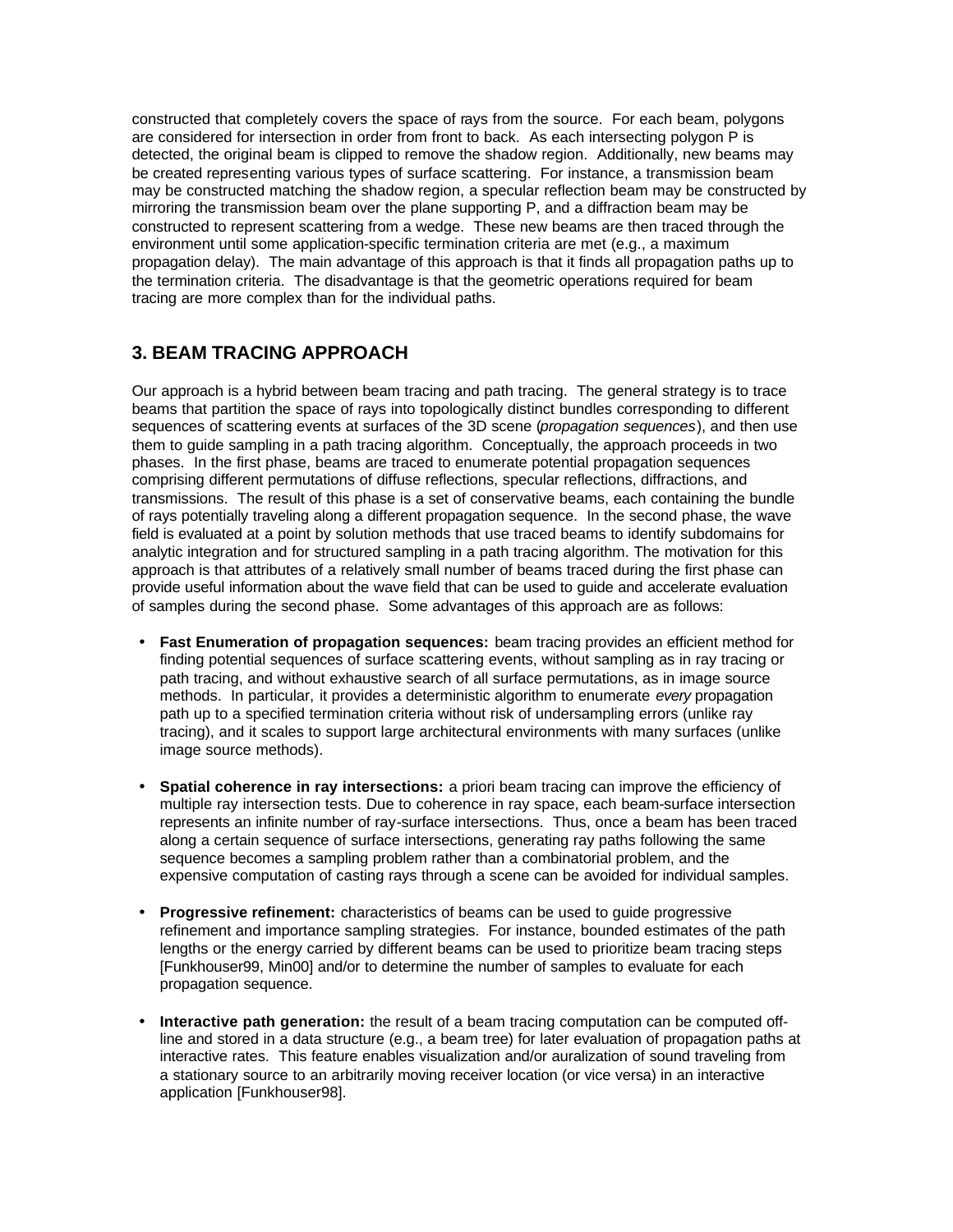The challenge of implementing a beam tracing system is to perform polygon sorting, polygon intersections, and beam transformations efficiently and robustly. Although several methods have been proposed to accelerate these geometric operations, including ones based on BSP-trees [Dadoun85], cell adjacency graphs [Fortune99, Funkhouser98, Teller92], and layers of 2D triangulations, there is still work to be done for general scattering phenomena (e.g., diffraction and diffuse reflection) and general 3D scenes (e.g., environments with fine detail).

This paper outlines our recent work on using beam tracing for modeling early propagation paths combining specular reflection and edge diffraction in interior architectural environments. The next section briefly describes our methods, while the following two sections present results of experiments evaluating its efficiency and accuracy. Please see [Funkhouser98, Funkhouser99, Tsingos01] for more details).

## **4. SIMULATION SYSTEM**

Our simulation system takes as input: 1) a model of a 3D environment described as a set of polygons with frequency-dependent impedances or bidirectional scattering filters, 2) a model of a speaker described by a location and angular radiation pattern, and 3) a model of a microphone described by a location and optional angular directivity pattern. The result of the simulation is an estimated impulse response.



*Figure 1: Overview of simulation process: a) Virtual environment (office cubicles) with source S, receiver R, and spatial subdivision marked in pink. (b) Sample reflected and diffracted sound beam (cyan) reaching the receiver. (c) Shortest propagation path generated for the corresponding sequence of reflecting surfaces (green), transmitting portals (purple), and diffracting wedges (magenta). (d) The procedure repeated for multiple beams reaching the receiver.*

The system executes in four steps, as shown in Figure 1. In the first step, we build a spatial subdivision data structure representing a binary space partition of 3D space into convex polyhedral cells. The purpose of this step is to decompose space into cells whose boundaries are aligned with polygons of the 3D input model and whose adjacencies are stored explicitly in a graph structure in order to enable efficient traversals of 3D space during beam tracing.

In the second step, we trace the convex polyhedral beams representing different propagation sequences through cells of the spatial subdivision. The traversal starts in the cell containing the speaker location with a beam representing the entire cell. Next, it visits adjacent cells iteratively, considering different permutations of transmissions, specular reflections and diffractions due to the faces and edges on the boundary of the "current" cell. As the algorithm traverses a cell boundary into a new cell, a copy of the current convex pyramidal beam is "clipped" to include the region of space passing through the convex polygonal boundary to model transmissions. At each reflecting cell boundary, a copy of the transmission beam is mirrored across the plane supporting the cell boundary to model specular reflections. At each diffracting wedge, a new beam is spawned whose source is the edge and whose extent includes all rays predicted by the Geometrical Theory of Diffraction [Keller62]. The traversal along any sequence terminates when either the length of the shortest path within the beam or the cumulative attenuation exceed some user-specified thresholds.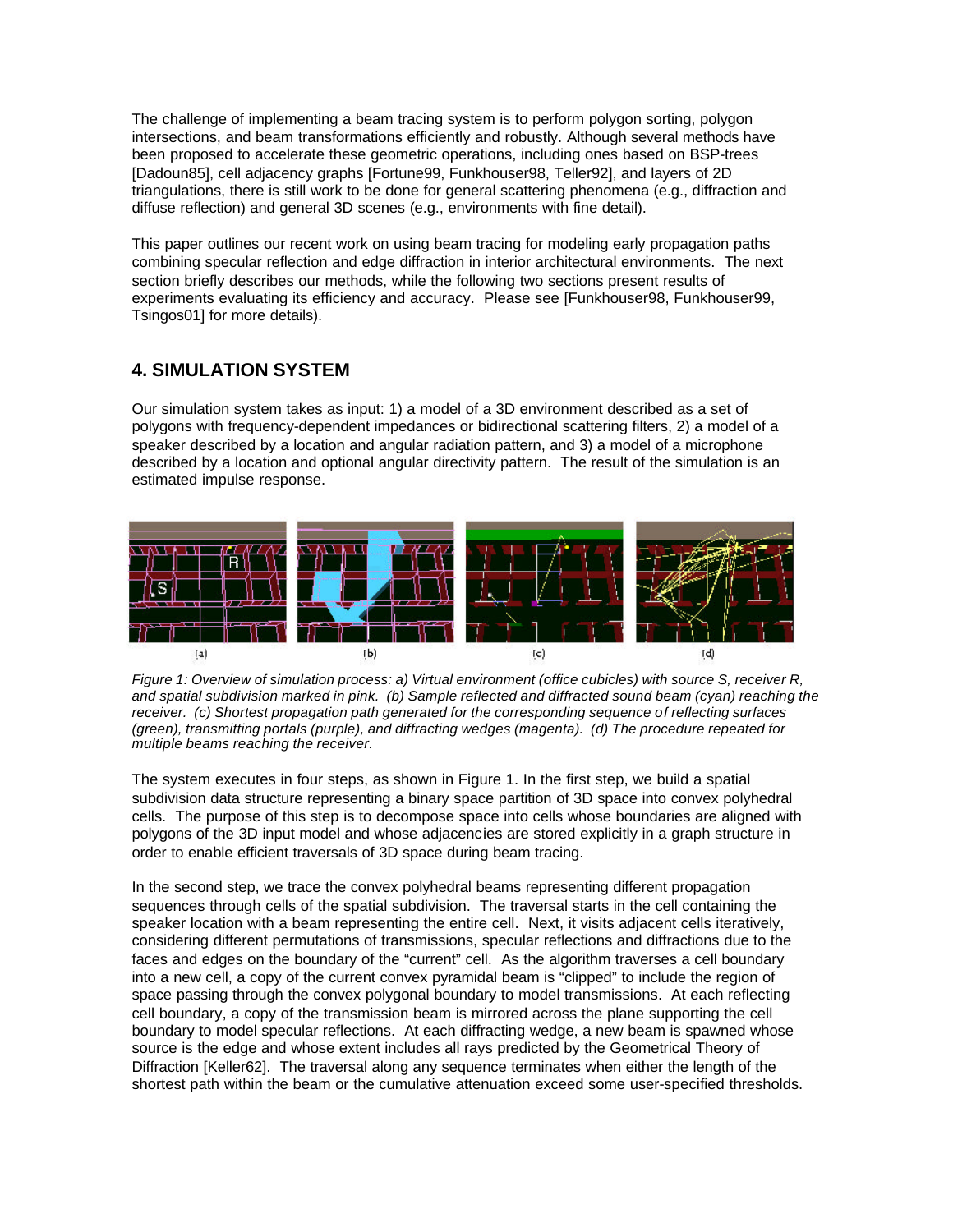The traversal may also be terminated when the total number of beams traced or the elapsed time exceed other thresholds.

In the third step, for each beam containing the microphone location, we compute the shortest propagation path from the speaker to the microphone along the sequence of transmissions, diffractions, and specular reflections represented by the beam. The intersections with specularly reflecting faces are uniquely determined by the locations of the speaker, microphone, and the intersections with diffracting edges (diffraction points). The diffraction points are found by solving a non-linear system of equations expressing equal angle constraints at diffracting edges. Once the diffraction points are found, we construct a piecewise-linear polyline representing the path along which sound travels from source to receiver along the propagation sequence, from which a length-, angle-, and frequency-dependent filter is computed.

In the final step, for each valid propagation path from the speaker to the microphone, we add its contribution to the simulated impulse response. Our implementation includes source and material filtering effects derived from either measurements or analytical models. We compute diffraction coefficients using the Uniform Theory of Diffraction [Keller62, Kouyoumijan74]. Air absorption due to scattering is also taken into account following the ISO 9013-1 specifications. All calculations are performed in complex Fourier domain at the sampling rate resolution. Our current system uses a sampling rate of 51200 Hz (the sampling rate of our source and material measurements). Thus, for a one second long response we are computing 25600 complex coefficients per path. The simulated transfer function is the sum of the coefficients for all paths, and the final impulse response is the inverse Fourier transform of the sum.

After all beams have been traced up to a user-specified termination criterion and the contribution of all propagation paths have been summed, the resulting impulse response is output for auralization or comparison to measurements.

# **5. COMPUTATIONAL RESULTS**

In order to evaluate whether our beam tracing framework is computationally practical for large architectural environments, we tested it for modeling specular reflection and diffraction in several 3D models (see Figure 2). For each model, we traced beams from a stationary sound source (located at the red/white dots) and stored them in a beam tree data structure. Then, as the sound receiver was moved interactively (located at the yellow dots), we updated propagation paths comprising specular refection and diffraction at interactive rates. All the tests were run on a Silicon Graphics Onyx2 workstation with a 195MHz R10000 processor.



a) City (paths)

b) City (power plot)

c) Opera de la Bastille

*Figure 2: Visualizations of sound simulations in a city (left) and a concert hall (right).*

Figure 3 shows a visualization of the simulated results for one 3D model representing a real architectural design (Soda Hall at UC Berkeley). In this case, the model contained 1,762 polygons describing the walls, ceilings, and floors of the building interior. The spatial subdivision constructed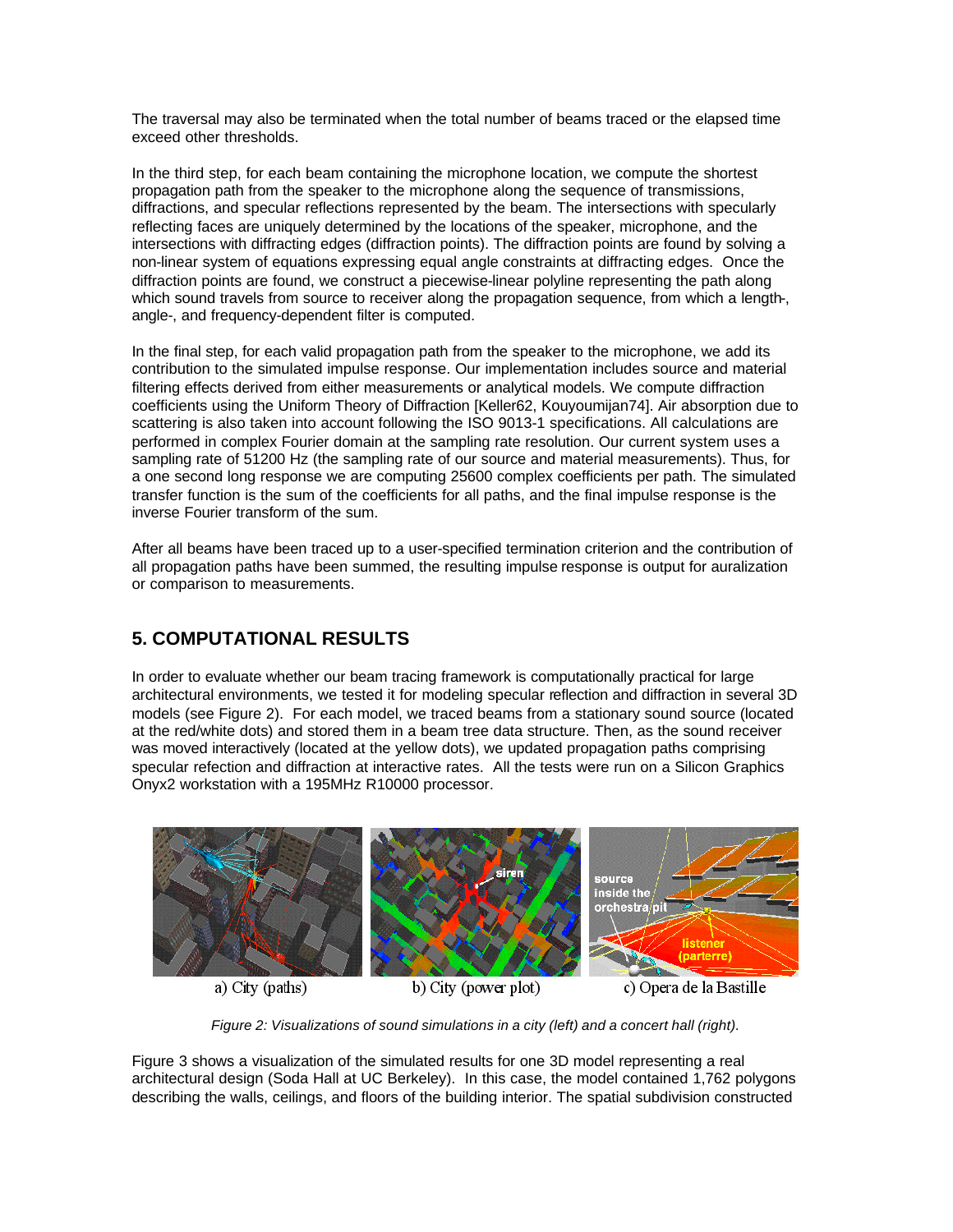752 cells in 7.1 seconds. Then, the beam tracing algorithm computed 50,000 beams (Figure 3a) comprising specular reflections and diffractions from a source point (white dot) in 13.2 seconds. Next, 75-95 propagation paths (Figure 3b) were updated 20 times per second to a receiver location (pink dot) moving under interactive user control. Finally, echograms (Figure 3c) were computed for specific receiver locations. The system is able to provide interactive updates while visualizing and auralizing sound propagation in this architectural environment.



*Figure 3: Visualization of a) propagation paths (yellow lines) traced from source (white dot) to receiver (orange dot), b) power plot, and c) echogram simulated with 50,000 beams in model of a building with 1,762 polygons.*

## **6. VALIDATION RESULTS**

In order to provide an evaluation of the accuracy of our simulation methods, we compared impulse responses computed with our system versus measurements in two simple environments (see Figure 4). The first is a simple box-shaped enclosure comprising six rectangular panels. The second is the same box-shaped enclosure with a single rectangular panel spanning from floor to ceiling along one half the interior of the box with the speaker and microphone on opposite sides of the panel. The first configuration is *very simple*, yielding only specular reflections -- we use it as a baseline for validation and comparison. The second configuration is a reverberant environment with significant propagation paths combining both edge diffraction and specular reflection. This is a more difficult case, which has not been widely studied. We focus on these simple environments in order to be able to compare the early parts of simulated and measured impulse responses directly, which would be difficult in a complex environment.



*Figure 4: Two simple environments used for validation experiments. One is a simple six-sided box (left), while the other contains an interior baffle (middle). An interior view of the baffle is shown in the image on the right.*

For both configurations, we measured the impulse response of the environment using a Bruel & Kjaer artificial mouth and a 1/2-inch microphone connected to the audio outputs and inputs of a MOTU 828 multi-channel firewire audio interface [MOTU]. The MOTU interface was connected to an off-the-shelf laptop running Windows. The source signal was a repeated chirp stimuli, and the sampling rate was 48KHz. The output signal used to feed the speaker was also fed back into the interface as a reference. We low-pass filtered the resulting response to get an actual bandwidth of 10KHz.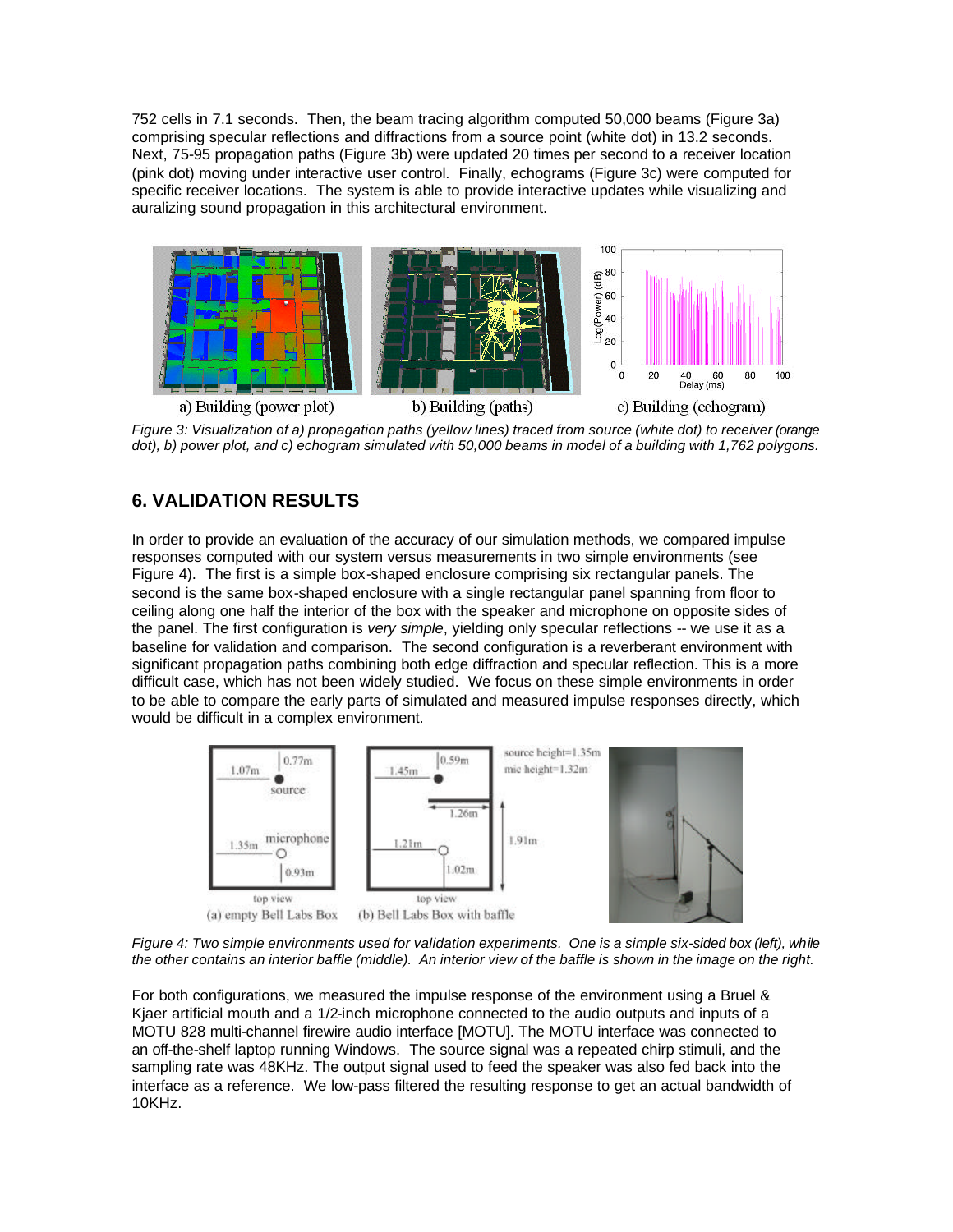We simulated all possible 1,524 propagation paths with up to 10th order specular reflection in the first configuration (empty box), and 1,358 paths combining up to 4th order specular reflection and 2nd order edge diffraction in the second configuration (with diffracting baffle). These simulation parameters were chosen as a reasonable compromise between simulation accuracy and computational expense (738 and 631 seconds, respectively). Models of both the sound source and panel responses were acquired through measurements in an anechoic chamber.

The simulated and measured impulse responses for each configuration are shown in Figure 5. Note that the fine band simulation with measured source and material characteristics allows us to compare the waveform of the simulated and measured early responses (numbers on peaks of the impulse response on the top-right correspond to identifiers for specific simulated propagation paths). As can be seen, our simulation is able to capture the temporal structure of the impulse response and is also able to capture the effects of the diffraction by the edge of the panel (e.g., first peak of the top curve in Figure 5b). For comparison, we also plotted a simulated impulse response without diffraction effects (the bottom curve in Figure 5b). We also present in Figure 6 a comparison between spectrograms for the simulated and measured impulse responses. Looking at these plots, we expect that the simulations match the measurements well enough to be useful for prediction or immersive simulation. Please refer to [Tsingos02] for more details.



 *Figure 5: Comparison of simulated (above) and measured (below) impulse responses for the empty box (left)*  and box with a diffracting baffle (right). The plot on the right includes curves for simulations both with (blue) *and without (yellow) diffraction.*



*Figure 6: Spectrograms of measured (left) and simulated (right) early responses in box with a baffle.* 

### **7. DISCUSSION & CONCLUSION**

In this paper, we have described a beam tracing approach to simulating sound propagation in architectural environments. Its advantageous features are: 1) it enumerates all potential sequences of specular reflection, diffraction, and transmission up to user-specified termination criteria, 2) it enables evaluation of early propagation paths at interactive rates, and 3) it scales to support large, "densely-occluded" architectural environments (e.g., buildings and cities).